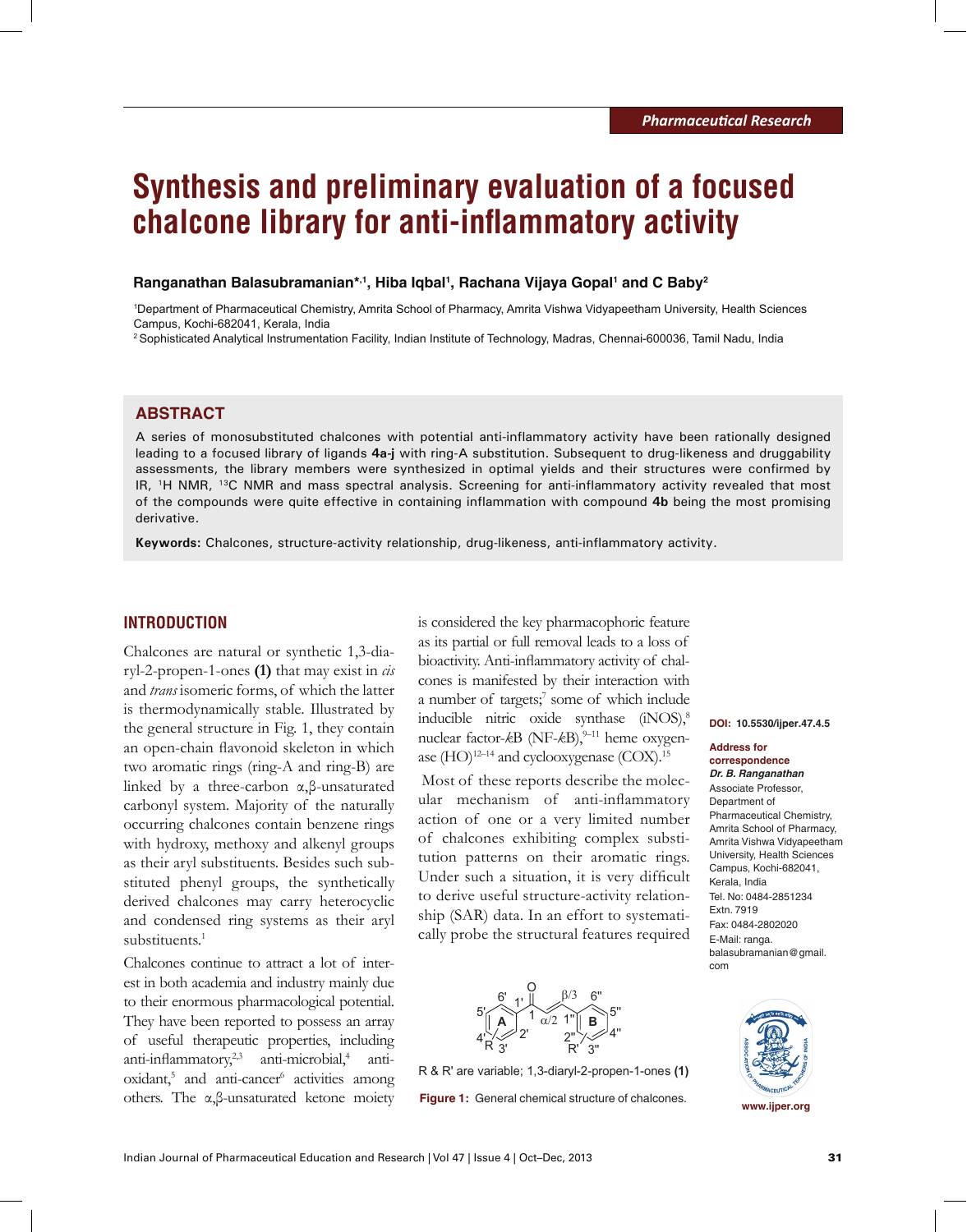for anti-inflammatory activity, we have embarked on the synthesis of small libraries of chalcones. Each library would focus on one particular fragment of the molecule and comprise of members which are structural and/or functional variants of that fragment. The results obtained from each such library can then be meaningfully interpreted to decipher SAR information. The present study, wherein we describe the synthesis and preliminary biological evaluation of a library of ring-A monosubstituted chalcones, is an outcome of this exercise. Given the paucity of systematic SAR information on this scaffold with respect to inflammation coupled with the lack of safe anti-inflammatory agents in the clinic, such a study is very relevant in an attempt to bridge this gap.

# **MATERIALS AND METHODS**

The drug-likeness assessment involving the calculation of topological polar surface area (TPSA) and the Lipinski parameters were carried out using the high-speed molecular properties calculator which is a free module in the MolSoft software package. The ADMET properties were predicted using ADMETox descriptors tool in Discovery Studio 2.0, an Accelrys computational package.

## **Design of ligands**

The main aspect in the design of ligands for this study was the choice of substituents to be appended to the acetophenic phenyl group (ring-A) in the parent chalcone (1,3-diphenyl-2-propen-1-one, **4a**). It was decided to generate this library **(4a-j)** by introducing one substituent at a time in such a way that ring-A would be 2'- (*o*-), 3'- (*m*-) or 4'- (*p*-)-substituted while the alkenyl phenyl

group (ring-B) would remain unsubstituted. Amino, hydroxy, methoxy  $(+M)$ ; methyl  $(+I)$ ; nitro  $(-M)$  and bromo (-*I*) groups were chosen for their wide-ranging electronic properties while the phenyl substituent was picked to probe the importance of sterics.<sup>16</sup> All three regioisomeric ring-A monosubstituted bromochalcones were included in the designed set to investigate the role of the substitution pattern in the ring. The ready availability of the starting materials and their cost were other factors that dictated the choice of the library members. The target chalcones **4a-j**, assembled from the respective commercially available acetophenone precursors **2a-j**, are listed in Table No. 1.

# **Drug-likeness assessment**

Compounds **4a-j** were then screened by employing Lipinski's rule of five as a filter. This is a heuristic approach for predicting drug-likeness which states that molecules having molecular weight > 500 Daltons, octanol-water partition coefficient  $logP > 5$ , hydrogen bond donors > 5 and hydrogen bond acceptors > 10 will likely have poor absorption or permeation. The original set of empirical rules<sup>17</sup> stated above have spawned many extensions to include parameters like TPSA,<sup>18</sup> which is expected to be not greater than 140 Å<sup>2</sup>. These empirical drug-likeness predictors of all the ten chalcones under study are presented in Table No. 2.

#### **ADMET prediction**

In addition to the assessment of drug-likeness, the druggability of the series was evaluated through another screen that predicts the absorption, distribution, metabolism, excretion and/or toxicity (ADMET) properties like solubility, human intestinal absorption (HIA), plasma protein

| Table 1: List of Target Chalcones and Precursors |                             |                       |  |
|--------------------------------------------------|-----------------------------|-----------------------|--|
|                                                  |                             | R                     |  |
| <b>Target chalcone</b>                           | Precursor                   |                       |  |
| Unsubstituted chalcone (4a)                      | Acetophenone (2a)           | н                     |  |
| $2'$ -Hydroxychalcone (4b)                       | 2'-Hydroxyacetophenone (2b) | $2'$ -OH              |  |
| 2'-Methylchalcone (4c)                           | 2'-Methylacetophenone (2c)  | $2'$ -CH $_{\circ}$   |  |
| 2'-Bromochalcone (4d)                            | 2'-Bromoacetophenone (2d)   | $2'$ -Br              |  |
| 2'-Aminochalcone (4e)                            | 2'-Aminoacetophenone (2e)   | $2'$ -NH $_{\circ}$   |  |
| 3'-Nitrochalcone (4f)                            | 3'-Nitroacetophenone (2f)   | $3'$ -NO <sub>2</sub> |  |
| 3'-Bromochalcone (4g)                            | 3'-Bromoacetophenone (2g)   | $3'$ -Br              |  |
| 4'-Methoxychalcone (4h)                          | 4'-Methoxyacetophenone (2h) | $4'$ -OCH,            |  |
| 4'-Phenylchalcone (4i)                           | 4'-Phenylacetophenone (2i)  | $4'$ -Ph              |  |
| 4'-Bromochalcone (4j)                            | 4'-Bromoacetophenone (2j)   | $4'$ -Br              |  |

Monosubstituents appended such that ring-A would be 2'- (*o*-), 3'- (*m*-) or 4'- (*p*-) substituted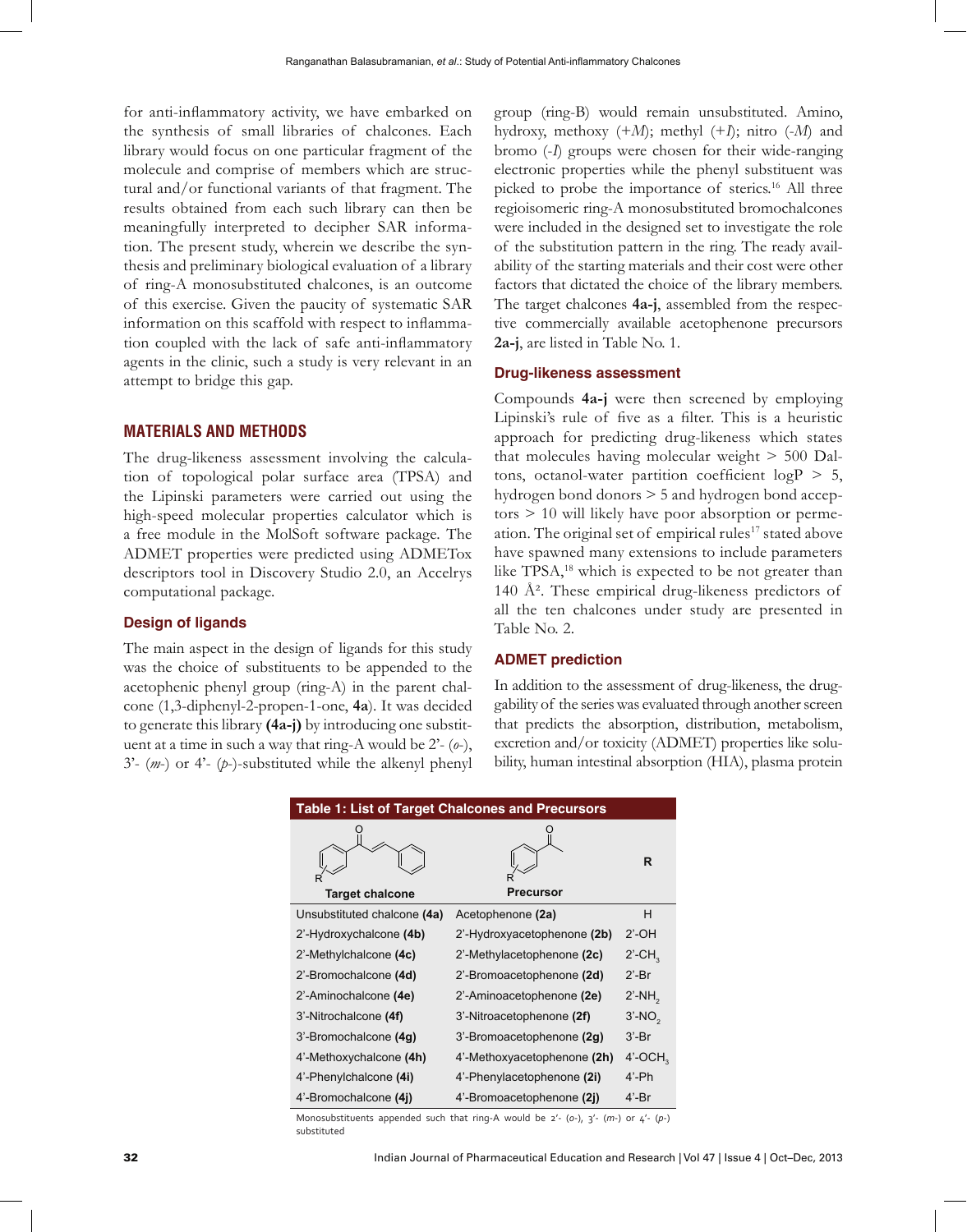binding (PPB), blood brain barrier (BBB) penetrability, hepatotoxicity and the ability to bind to cytochrome P450 enzymes. The results for the target chalcone library and the reference compound ibuprofen, obtained as scores of each parameter, are summarized in Table No. 3 wherein a detailed key is provided for the ready interpretation of the scores.

## **Chemistry experimental section**

All commercial and analytical reagents were used as provided unless otherwise indicated. Ibuprofen standard used for testing the anti-inflammatory activity was obtained as a gift from Porus Labs Pvt. Ltd., Hyderabad. TLC was performed on silica gel G (40 µm particle size)-coated glass plates and spots visualized by UV or by exposure to iodine vapours. Melting points were determined using a Roy Capillary

Melting Point Apparatus and are uncorrected. Boiling points were determined using Thiele's tube. <sup>1</sup>H and  $^{13}$ C NMR spectra were recorded on a Bruker Avance 400 or Bruker AV III 500 MHz spectrometer. Proton and carbon chemical shifts are reported in ppm from an internal standard of residual CHCl<sub>3</sub> (7.26 ppm  $\&$ 77.16 ppm respectively). Proton chemical data are reported as follows: chemical shift, multiplicity (ovlp  $=$  overlapping,  $s =$  single,  $d =$  doublet,  $t =$  triplet,  $m =$  multiplet), coupling constant and integration. IR spectra were recorded on a Shimadzu Affinity-1 FT-IR spectrophotometer. LC-MS chromatograms and spectra were obtained using a Thermo Finnigan and/or Agilent Technologies instrument using a combination of either APCI-PDA or ESI-DAD as the mode of ionization and type of detector respectively.

| Table 2: The Lipinski Parameters and TPSA of the Target Chalcones |                                            |                                                 |                                                       |                                                    |                                            |                                         |
|-------------------------------------------------------------------|--------------------------------------------|-------------------------------------------------|-------------------------------------------------------|----------------------------------------------------|--------------------------------------------|-----------------------------------------|
| Compound                                                          | <b>ADME</b> formula<br>(whole<br>molecule) | <b>ADME</b> weight<br>g/mol (whole<br>molecule) | <b>ADME H-bond</b><br>acceptor(s)<br>(whole molecule) | <b>ADME H-bond</b><br>donor(s) (whole<br>molecule) | <b>ADME</b><br>LogP<br>(whole<br>molecule) | <b>TPSA</b><br>$A2$ (whole<br>molecule) |
| 4a                                                                | $C_{15}H_{12}O$                            | 208.09                                          |                                                       | $\Omega$                                           | 3.95                                       | 17.07                                   |
| 4b <sup>a</sup>                                                   | $C_{15}H_{12}O_2$                          | 224.08                                          | 2                                                     |                                                    | 4.09                                       | 37.30                                   |
| 4c                                                                | $C_{15}H_{13}NO$                           | 223.10                                          |                                                       | 2                                                  | 3.59                                       | 43.09                                   |
| 4d                                                                | $C_{15}H_{11}BrO$                          | 286.00                                          |                                                       | 0                                                  | 4.77                                       | 17.07                                   |
| 4e                                                                | $C_{15}H_{13}NO$                           | 223.10                                          |                                                       | $\overline{2}$                                     | 3.59                                       | 43.09                                   |
| 4f                                                                | $C_{16}H_{11}NO_{2}$                       | 253.07                                          | 3                                                     | O                                                  | 3.93                                       | 62.89                                   |
| 4g                                                                | $C_{15}H_{11}BrO$                          | 286.00                                          |                                                       | 0                                                  | 4.91                                       | 17.07                                   |
| 4h <sup>a</sup>                                                   | $C_{16}H_{14}O_2$                          | 238.10                                          | $\mathfrak{p}$                                        | $\Omega$                                           | 4.00                                       | 26.30                                   |
| 4i <sup>a</sup>                                                   | $C_{12}H_{16}O$                            | 284.12                                          |                                                       | <sup>0</sup>                                       | 5.93                                       | 17.07                                   |
| 4j                                                                | $C_{15}H_{11}BrO$                          | 286.00                                          |                                                       | 0                                                  | 4.84                                       | 17.07                                   |
| Ibuprofen                                                         | $C_{13}H_{18}O_2$                          | 206.13                                          | 2                                                     |                                                    | 3.38                                       | 37.30                                   |

<sup>a</sup>*=parameters taken from ref. no. 16*

All our ligands are drug-like and would be amenable to oral administration in humans

| Table 3: ADMET Properties of the Target Chalcones and Ibuprofen |  |  |  |  |                                                                                       |            |  |
|-----------------------------------------------------------------|--|--|--|--|---------------------------------------------------------------------------------------|------------|--|
|                                                                 |  |  |  |  | Compound BBB level Absorption level Solubility level Hepatotoxicity CYP2D6 inhibition | <b>PPB</b> |  |
| 4a                                                              |  |  |  |  |                                                                                       |            |  |
| 4b                                                              |  |  |  |  |                                                                                       |            |  |
| 4c                                                              |  |  |  |  |                                                                                       |            |  |
| 4d                                                              |  |  |  |  |                                                                                       |            |  |
| 4e                                                              |  |  |  |  |                                                                                       |            |  |
|                                                                 |  |  |  |  |                                                                                       |            |  |
| 40                                                              |  |  |  |  |                                                                                       |            |  |
| 4h                                                              |  |  |  |  |                                                                                       |            |  |
|                                                                 |  |  |  |  |                                                                                       |            |  |
|                                                                 |  |  |  |  |                                                                                       |            |  |
| <b>Ibuprofen</b>                                                |  |  |  |  |                                                                                       |            |  |

BBB: 0- very high penetration; 1- high penetration; 2- medium penetration; 3- low penetration; 4- undefined. Absorption level: 0-good absorption; 1- moderate absorption; 2- poor absorption; 3- very low absorption. Solubility level: 0- very high solubility; 1- high solubility; 2- medium solubility; 3- low solubility; 4- undefined. Hepatotoxicity: 0- non-toxic, unlikely to cause dose- dependent liver injuries; 1- toxic, likely to cause dose-dependent liver injuries. CYP2D6 Inhibition: 0- not a likely inhibitor; 1- potential inhibitor. PPB Level: 0- binding is < 90% (No markers flagged and AlogP98 < 4.0); 1- binding is ≥ 90% (flagged at 90% or AlogP98 ≥ 4.0); 2- binding is ≥ 95% (flagged at 95% or AlogP98  $\geq$  5.0).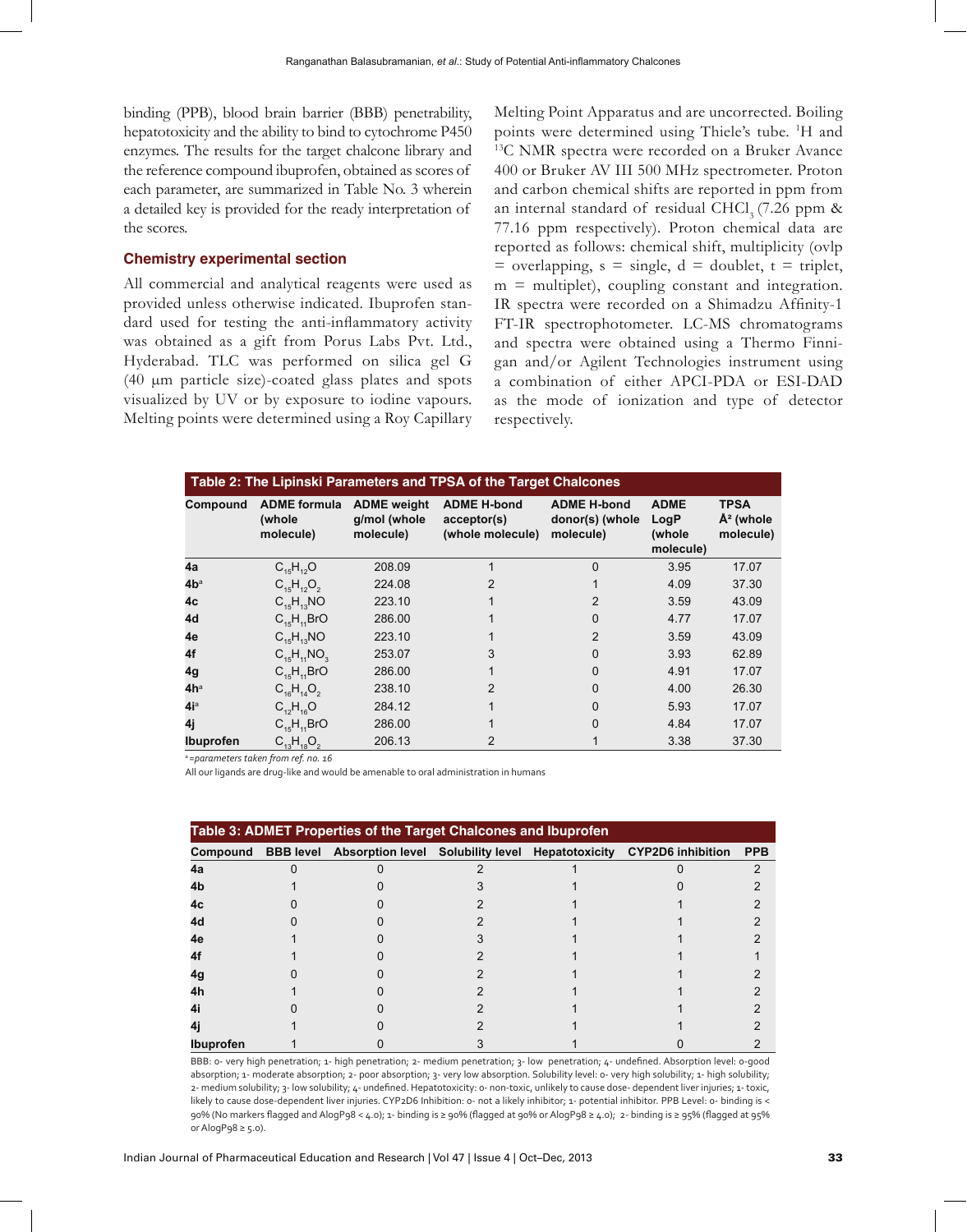# **General procedures for chalcone synthesis**

## *Method A*

To a solution of substituted acetophenone (10 mmol) in rectified spirit (30 ml) was added benzaldehyde (1.01 ml, 10 mmol) followed by an aqueous solution of 10% KOH (10 ml). The mixture was stirred and kept overnight at room temperature. The contents of the reaction mixture were poured into crushed ice and neutralized with 0.1 N dilute HCl. The precipitated chalcone derivative was filtered off and recrystallized from rectified spirit.

#### *Method B*

To a vigorously stirring mixture of benzaldehyde (1.01 ml, 10 mmol) and substituted acetophenone (10 mmol) in rectified spirit (10 ml) was added dropwise over 30 m an aqueous solution of 10% NaOH (10 ml). The reaction mixture was maintained between 20–25°C using a cold water bath and stirring was continued for a further 5 h. It was then neutralized using 0.1 N dilute HCl whereby precipitation occurred. The crude chalcone derivative was filtered off, dried in air and recrystallized from rectified spirit.

#### *Method C*

Equal quantities of benzaldehyde (0.10 ml, 1 mmol) and substituted acetophenone (1 mmol) were mixed and dissolved in rectified spirit (3 ml) followed by the gradual addition of aqueous KOH (3 mmol). The contents of

the flask were swirled until complete dissolution and the entire reaction mixture was then irradiated for 7–8 m at 160 W under microwave irradiation. The contents were poured into crushed ice and acidified with 0.1 N dilute HCl. The chalcone derivative that precipitated out was filtered off and recrystallized from rectified spirit.

The three methods of syntheses described above are illustrated in Fig. 2 while the yields, appearance, R<sub>f</sub> values and melting points of compounds **4a-4j** are listed in Table No. 4. Further, their spectral characterization including FT-IR, <sup>1</sup>H NMR, <sup>13</sup>C NMR and mass spectrometric data is reported in Table No. 5.

## **Testing of anti-inflammatory activity**

In a typical experiment,<sup>19</sup> the standard drug (ibuprofen) and test compounds were dissolved in minimum amount of DMF and diluted with phosphate buffer saline  $(0.2 \text{ M}, \text{pH} 7.4)$  in such a way that concentration of DMF in all solutions was less than 2.5%. Test solution was mixed with bovine serum albumin (BSA) solution (2 ml, 2 mmol) in phosphate buffer saline and placed in an incubator at  $27 \pm 1$ °C for 15 m following which denaturation was induced by warming and subsequently maintaining the reaction mixture at  $60 \pm 1$ °C in a water bath for 10 m. After cooling, the turbidity was measured at 660 nm with UV visible spectrophotometer and the percentage inhibition effected in the process of denaturation was calculated from control where no drug



**Figure 2:** Methods for the synthesis of target chalcones.

| Table 4: Physical Data of Synthesized Compounds 4a-4j |                            |                       |         |                                 |                        |  |
|-------------------------------------------------------|----------------------------|-----------------------|---------|---------------------------------|------------------------|--|
| Compound                                              | <b>Method of synthesis</b> | Appearance            | Yield % | R,                              | <b>MP °C</b>           |  |
| 4a                                                    | Method C                   | Yellow solid          | 38      | $R_t^b = 0.6$                   | $50 - 52$              |  |
| 4b                                                    | Method A                   | Off-white solid       | 25      | $R_t^b = 0.6$                   | $68 - 73$              |  |
| 4c                                                    | Method A                   | Yellow liquid         | 23      | $R_c^c = 0.61$                  | NA <sup>e</sup>        |  |
| 4d                                                    | Method A                   | Yellow liquid         | 33      | $R_c^c = 0.65$                  | <b>NA</b> <sup>f</sup> |  |
| 4e                                                    | Method A                   | Dark yellow flakes    | 26      | $R_c^c = 0.7$                   | $50 - 58$              |  |
| 4f                                                    | Method A                   | Dark brown solid      | 55      | $R_t^d = 0.5$                   | $115 - 118$            |  |
| 4 <sub>q</sub>                                        | Method B                   | Cream white crystals  | 17      | $R_c^c = 0.61$                  | $70 - 74$              |  |
| 4h                                                    | Method B                   | Cream white needles   | 60      | $R_{\epsilon}^{\text{b}} = 0.4$ | $70 - 75$              |  |
| 4i                                                    | Method A                   | Light yellow crystals | 33      | $R_c^b = 0.56$                  | 120-122                |  |
| 4j                                                    | Method B                   | Cream white flakes    | 88      | $R_c^b = 0.7$                   | $70 - 78$              |  |

*Rf* <sup>b</sup>*= 10% EtOAc/hexanes; Rf* <sup>c</sup>*= 10% EtOAc/cyclohexane; Rf* <sup>d</sup>*= 20% EtOAc/cyclohexane;*

*e = BP 165°C; f = BP 75°C*

Recrystallization solvent: rectified spirit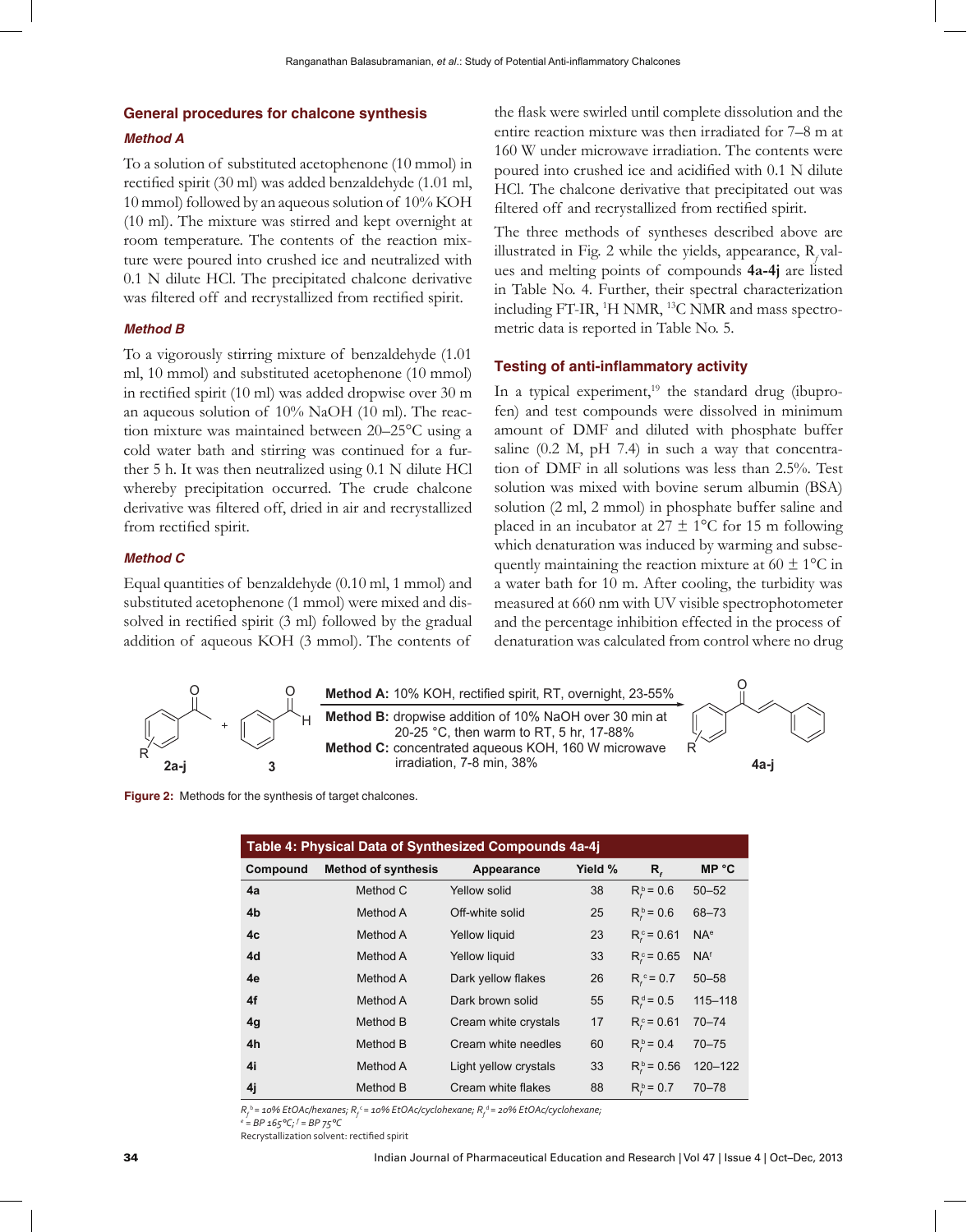# **Table 5: Spectral Characterization Data of Synthesized Compounds**

| Compound | $IR(KBr)$ cm <sup>-1</sup>                                                                                                                                                                                                                                                                                                                                                                                                            | <sup>1</sup> H NMR                                                                                                                                                                                                                                                                                | <sup>13</sup> C NMR                                                                                                                                    | Mass data                                                                                                                                                                                                                             |
|----------|---------------------------------------------------------------------------------------------------------------------------------------------------------------------------------------------------------------------------------------------------------------------------------------------------------------------------------------------------------------------------------------------------------------------------------------|---------------------------------------------------------------------------------------------------------------------------------------------------------------------------------------------------------------------------------------------------------------------------------------------------|--------------------------------------------------------------------------------------------------------------------------------------------------------|---------------------------------------------------------------------------------------------------------------------------------------------------------------------------------------------------------------------------------------|
| 4a       | 3057 (arom. <sup>9</sup> - CH str. <sup>h</sup> ), 1662<br>$(\alpha, \beta$ -unsaturated keto group,<br>C=O str. <sup>h</sup> ), 1604 (-C=CH arom. <sup>9</sup><br>-CH str.h, C=C str.h), 1446<br>(saturated alkene in plane), 991<br>(oop <sup>i</sup> , -CH bend. <sup>j</sup> vibration of<br>alkene), 751 (arom. <sup>9</sup> bend. <sup>j</sup> )                                                                                | (CDCl <sub>3</sub> , 500 MHz) δ 8.02<br>$(dd, J = 7, 8.5 Hz, 1H), 7.81$<br>(d, $J = 15.5$ Hz, 1H), 7.62-<br>7.65 (m, 2H), 7.56-7.60 (m,<br>1H), 7.53 (d, $J = 15.5$ Hz,<br>1H), 7.49 (d, $J = 7.5$ Hz, 2H),<br>7.40-7.44 (m, 3H)                                                                  | (CDCl <sub>3</sub> , 125 MHz) δ 190.6,<br>144.9, 138.3, 135.0,<br>132.8, 130.6, 129.0,<br>128.6, 128.4, 122.2                                          | ESI MS [m/z, relative<br>abundance] [209<br>$(M+H)^{+}$ , 100]                                                                                                                                                                        |
| 4b       | 3356 (intramolecular H-bonded,<br>-OH str. <sup>h</sup> ), 3057 (arom. <sup>9</sup> -CH<br>str. <sup>h</sup> ), 1689 ( $\alpha$ , $\beta$ -unsaturated keto<br>group, -C=O str. <sup>h</sup> ), 1462 (C=C<br>ring str. <sup>h</sup> ), 1224 (C-O str.h of<br>C-OH), 763 (1,2 disubstitution)                                                                                                                                          | (CDCl <sub>3</sub> 400 MHz) δ 7.94 (d,<br>$J = 8$ Hz, 1H), 7.38-7.54 (m,<br>6H), 7.06-7.08 (m, 2H), 5.49<br>$(dd, J = 2.8, 16 Hz, 1H), 3.10$<br>$(t, J = 15.2 \text{ Hz}, 1H)$ , 2.91 (d,<br>$J = 16.8$ Hz, 1H)                                                                                   | $(CDCI_{3}$ , 100 MHz) $\delta$ 192.0,<br>165.4, 161.6, 138.8,<br>136.2, 133.7, 129.7,<br>128.8, 128.7, 127.1,<br>126.2, 121.6, 121.0, 118.1,<br>79.6  | APCI MS $[m/z,$ relative<br>abundance] [225<br>(M+H) <sup>+</sup> , 100], [179 (225-<br>H <sub>2</sub> O) <sup>+</sup> , 3], [147 (C <sub>14</sub> H <sub>16</sub> ) <sup>+</sup> ,<br>8], [121 ( $C_{12}H_{14}$ ) <sup>+</sup> , 20] |
| 4c       | 3059 (arom. <sup>9</sup> - CH str. <sup>h</sup> ), 2930<br>(aliphatic -CH str. <sup>h</sup> ), 1641<br>$(\alpha, \beta$ -unsaturated keto group,<br>-C=O str. <sup>h</sup> ), 1600 (=CH arom. <sup>9</sup><br>str. <sup>h</sup> , C=C ring str.h), 754 (1,2<br>disubstitution)                                                                                                                                                        | (CDCI <sub>3</sub> , 400 MHz) $\delta$ 7.54-<br>7.58 (m, 2H), 7.51 (d, J = 1.6<br>Hz, 1H), 7.47 (d, $J = 16.4$<br>Hz, 1H), 7.37-7.42 (m, 4H),<br>7.29-7.30 (m, 1H), 7.27-7.28<br>$(m, 1H)$ , 7.14 (d, $J = 16 Hz$ ,<br>1H), 2.45 (s, 3H)                                                          | (CDCl <sub>3</sub> , 100 MHz) δ 196.5,<br>145.8, 139.0, 136.9,<br>134.6, 131.3, 130.6,<br>130.5, 129.0, 128.4,<br>128.1, 126.7, 125.5, 20.2            | ESI MS [m/z, relative<br>abundance] [223<br>$(M+H)^{+}$ , 100]                                                                                                                                                                        |
| 4d       | 3059 (arom. <sup>9</sup> - CH str. <sup>h</sup> ), 1649<br>$(\alpha, \beta$ -unsaturated keto group,<br>-C=O str.h), 1599 (=CH arom. <sup>9</sup><br>str. <sup>h</sup> , C=C ring str.h), 981 (oop <sup>i</sup> ,<br>-CH bend. <sup>j</sup> vibration of alkene),<br>758 (1,2 disubstitution)                                                                                                                                         | (CDCl <sub>3</sub> , 400 MHz) δ 7.10 (d,<br>$J = 16$ Hz, IH), 7.32-7.36 (m,<br>1H), 7.40-7.45 (ovlp. m, 6H),<br>7.55-7.58 (m, 2H)                                                                                                                                                                 | (CDCl <sub>3</sub> , 100 MHz) δ 194.6,<br>146.6, 141.1, 134.3,<br>133.4, 131.4, 130.9,<br>129.1, 129.0, 128.6,<br>127.3, 126.1, 119.5                  | ESI MS [m/z, relative<br>abundance] [287<br>$(M+H)^{+}$ , 100], [309<br>$(M+Na)^{+}$ , 10]                                                                                                                                            |
| 4e       | 3444, 3325 (-NH str. <sup>h</sup> , primary<br>amine), 1641 ( $\alpha$ , $\beta$ -unsaturated<br>keto group,<br>-C=O str. <sup>h</sup> ), 1573 (-NH bend. <sup>j</sup> ,<br>scissoring), 1336 (arom. <sup>9</sup> amino<br>group, C-N str. <sup>h</sup> ), 738 (1,2)<br>disubstitution)                                                                                                                                               | CDCl <sub>3</sub> 400 MHz) δ 7.91 (d,<br>$J = 4.8$ Hz, 1H), 7.78 (dd, J<br>$= 4, 15.6$ Hz, 1H), 7.63-7.68<br>(m, 3H), 7.44-7.45 (m, 3H),<br>7.31 (dd, $J = 8$ , 16.8 Hz, 2H),<br>6.77 (app. d, $J = 7.6$ Hz, 2H)                                                                                  | (CDCl <sub>3</sub> , 100 MHz) δ 191.8,<br>165.5, 151.0, 143.0,<br>135.3, 134.3, 133.7,<br>131.0, 129.7, 128.9,<br>128.3, 123.2, 119.1, 117.3,<br>115.9 | ESI MS [m/z relative<br>abundance] [224<br>(M+H) <sup>+</sup> ,100], [199<br>$(C_{8}H_{8})^{+}$ , 42]                                                                                                                                 |
| 4f       | 3088 (arom. <sup>9</sup> - CH str. <sup>h</sup> ), 1660<br>$(\alpha, \beta$ -unsaturated keto group,<br>-C=O str. <sup>h</sup> ), 1610 (asym. <sup>k</sup> str.h in<br>-NO <sub>2</sub> group), 1527, 1344 (arom. <sup>9</sup><br>-NO <sub>2</sub> str. <sup>h</sup> ), 870 (str. <sup>h</sup> of pi bond<br>of N-O linkage), 763-790 (-NO <sub>2</sub><br>bend. <sup>j</sup> vibration)                                              | (CDCl <sub>3</sub> 500 MHz) δ 8.84 (dd,<br>$J = 2$ , 3.5 Hz, 1H), 8.45 (d, J<br>$= 8$ Hz, 1H), 8.35 (d, J = 7.5<br>Hz, 1H), 7.90 (d, $J = 15.5$<br>Hz, 1H), 7.67-7.74 (m, 3H),<br>7.53 (d, $J = 15.5$ Hz, 1H),<br>7.44-7.46 (m, 2H)                                                               | (CDCl <sub>3</sub> , 125 MHz) δ 188.0,<br>148.5, 146.8, 139.5,<br>134.3, 134.1, 131.2,<br>130.0, 129.1, 128.8,<br>127.1, 123.3, 120.7                  | APCI MS [m/z, relative<br>abundance] [254<br>(M+H) <sup>+</sup> , 100], [208<br>$(C_{15}H_{11}O)^{+}$ , 13], [149<br>$(C_{12}H_4)^+$ , 8]                                                                                             |
| 4g       | 3061 (arom. <sup>9</sup> - CH str. <sup>h</sup> ), 1660<br>$(\alpha, \beta$ -unsaturated keto group,<br>-C=O str. <sup>h</sup> ), 1602 (=CH arom. <sup>9</sup><br>str. <sup>h</sup> , C=C ring str.h), 796 (1,3<br>disubstitution), 758 (arom. <sup>9</sup><br>bend. <sup>j</sup> )                                                                                                                                                   | (CDCI <sub>3</sub> 500 MHz) $\delta$ 8.14 (dd, (CDCI <sub>3</sub> , 125 MHz) $\delta$ 189.1,<br>$J = 1.5$ , 3.5 Hz, 1H), 7.93 (d,<br>$J = 7.5$ Hz, 1H), 7.82 (d, $J =$<br>15.5 Hz, 1H), 7.71 (d, $J = 7.5$<br>Hz, 1H), 7.63-7.67 (m, 2H),<br>7.42-7.44 (m, 4H), 7.38 (dd,<br>$J = 8$ , 16 Hz, 1H) | 145.7, 140.0, 135.6,<br>134.6, 131.5, 130.8,<br>130.2, 129.0, 128.6,<br>127.0, 123.0, 121.5                                                            | APCI MS [m/z, relative<br>abundance] [289<br>(M+2) <sup>+</sup> , 42], [287<br>(M+H) <sup>+</sup> , 38], [208<br>(287-Br) <sup>+</sup> , 100], [131<br>$(C_{o}H_{o}O)^{+}$ , 28]                                                      |
| 4h       | 3059 (arom. <sup>9</sup> - CH str. <sup>h</sup> ), 2974,<br>2955 (aliphatic - CH str. <sup>h</sup> ), 1653<br>$(\alpha, \beta$ -unsaturated keto group,<br>-C=O str. <sup>h</sup> ), 1600 (=CH- arom. <sup>9</sup><br>bend. <sup>j</sup> ), 1332 (C-O-C str. <sup>h</sup> ), 1224<br>(asym <sup>k</sup> C-O-C str <sup>h</sup> ), 1182 (sym <sup>1</sup><br>C-O-C str. <sup>h</sup> ), 760 (oop <sup>i</sup> -CH<br>bend <sub>j</sub> | $(CDCI3 400 MHz)$ $\delta$ 8.05 (d,<br>$J = 8.4$ Hz, 2H), 7.81 (d, $J =$<br>15.6 Hz, 1H), 7.65 (dd, $J =$<br>7.6, 9.6 Hz, 2H), 7.55 (d, $J =$<br>15.6 Hz, 1H), 7.41-7.44 (m,<br>$3H$ , 6.99 (d, J = 8.8 Hz, 2H),<br>$3.89$ (s, $3H$ )                                                             | (CDCl <sub>3</sub> , 100 MHz) δ 188.8,<br>163.5, 144.0, 135.1,<br>131.1, 130.8, 130.3,<br>128.9, 128.4, 122.0, 113.9,<br>55.5                          | APCI MS [m/z, relative<br>abundance] [239<br>(M+H) <sup>+</sup> , 100], [221 (239-<br>$H_2O$ <sup>+</sup> , 5], [135 (C <sub>11</sub> H <sub>3</sub> ) <sup>+</sup> ,<br>18]                                                          |
| 4i       | 3053 (arom. <sup>9</sup> - CH str. <sup>h</sup> ), 1656<br>$(\alpha, \beta$ -unsaturated keto group,<br>-C=O str. <sup>h</sup> ), 1597, 1444 (C=C<br>ring str. <sup>h</sup> ), 748 (arom. <sup>g</sup> bend. <sup>j</sup> ),<br>860-800 (1,4 disubstitution)                                                                                                                                                                          | (CDCl <sub>3</sub> , 500 MHz) δ 8.11 (d,<br>$J = 8.5$ Hz, 2H), 7.85 (d, J<br>$= 15.5$ Hz, 1H), 7.73 (d, J<br>$= 8$ Hz, 2H), 7.64-7.67 (m,<br>4H), 7.58 (d, $J = 15.5$ Hz,<br>1H), 7.48 (t, $J = 7.8$ Hz, 2H),<br>$7.38 - 7.44$ (m, 4H)                                                            | (CDCl <sub>3</sub> , 125 MHz) δ 190.0,<br>145.6, 144.8, 140.0,<br>137.0, 135.0, 130.5,<br>129.1, 129.0, 128.5,<br>128.2, 127.3, 122.1                  | ESI MS [m/z, relative<br>abundance] [285<br>(M+H) <sup>+</sup> , 100], [307<br>$(M+Na)^{+}$ , 10]                                                                                                                                     |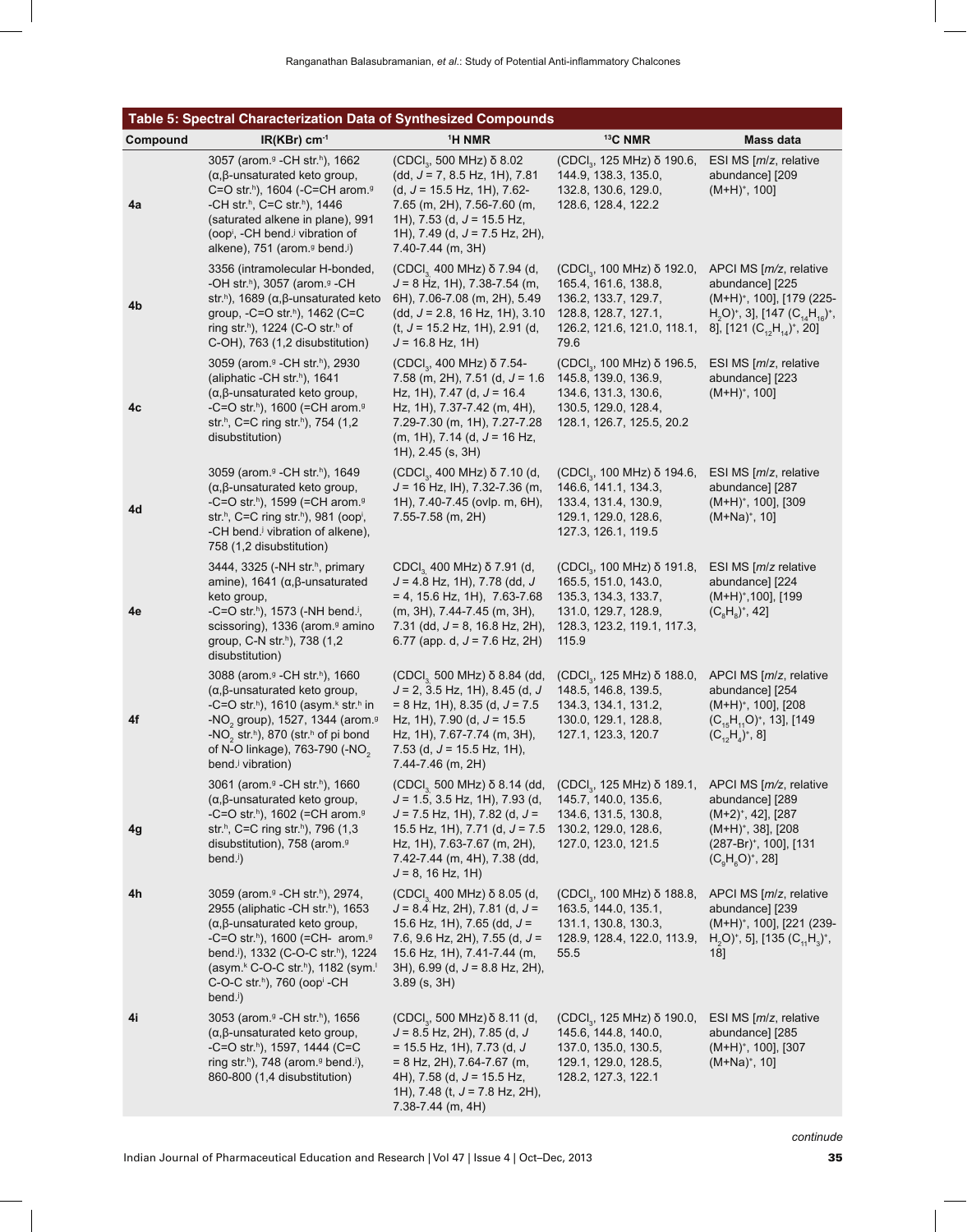*Table 5: continude*

| Table 5: Spectral Characterization Data of Synthesized Compounds |                                                                                                                                                                                                                                                                                                                                                                |                                                                                                                                                                                           |                                                                                                                   |                                                                                                                                                                                                     |  |  |
|------------------------------------------------------------------|----------------------------------------------------------------------------------------------------------------------------------------------------------------------------------------------------------------------------------------------------------------------------------------------------------------------------------------------------------------|-------------------------------------------------------------------------------------------------------------------------------------------------------------------------------------------|-------------------------------------------------------------------------------------------------------------------|-----------------------------------------------------------------------------------------------------------------------------------------------------------------------------------------------------|--|--|
| 4j                                                               | 3055 (arom. <sup>9</sup> - CH str. <sup>h</sup> ), 1656<br>$(\alpha, \beta$ -unsaturated keto group.<br>-C=O str. <sup>h</sup> ), 1602 (=CH arom. <sup>9</sup><br>str <sup>h</sup> , C=C ring str <sup>h</sup> ), 981 (oop <sup>i</sup> ,<br>-CH bend. <sup>j</sup> vibration of alkene).<br>825 (1.4 disubstitution), 759<br>$(\text{arom.}9 \text{ bend.}9)$ | $(CDCI_{3}$ , 400 MHz) $\delta$ 7.81 (d,<br>$J = 8.4$ Hz, 2H), 7.74 (d, $J =$<br>15.6 Hz, 1H), 7.56 (dd, $J =$<br>8.4, 14.4 Hz, 4H), 7.40 (d,<br>$J = 15.6$ Hz, 1H), 7.34-7.41<br>(m, 3H) | $(CDCI_3, 100 MHz)$ $\delta$ 189.4,<br>145.4, 136.9, 134.7,<br>131.9, 130.8, 130.0,<br>129.0, 128.5, 127.9, 121.5 | APCI MS [m/z, relative<br>abundance] [289<br>(M+2) <sup>+</sup> , 100], [287<br>$(M+H)^{+}$ , 77], [207 (M-<br>Br) <sup>+</sup> , 25], [131 (C <sub>o</sub> H <sub>7</sub> O) <sup>+</sup> ,<br>24] |  |  |
|                                                                  |                                                                                                                                                                                                                                                                                                                                                                |                                                                                                                                                                                           |                                                                                                                   |                                                                                                                                                                                                     |  |  |

g  *= arom. stands for aromatic;* <sup>h</sup>  *= str. stands for stretch;* <sup>i</sup>  *= oop stands for out-of-plane;* <sup>j</sup>  *= bend. stands for bending;* <sup>k</sup>  *= asym. stands for asymmetric;* <sup>l</sup>  *= sym. stands for symmetric*

is added. Each experiment was performed in triplicate and average recorded.

## **RESULTS AND DISCUSSION**

The data in Table No. 2 strongly suggests that all our ligands are drug-like and would be amenable to oral administration in humans. Moreover, TPSA of the target compounds was below 70  $A^2$  implying easy permeability through cell membrane and ready penetrability across the BBB. **4i** is the only outlier in this dataset whose ADME LogP value of 5.93 is greater than the acceptable maximum of 5 and also falls outside the optimal range of  $-0.4$  to  $+5.6$  as suggested in later extensions. However, it is important to realize that this is only a rule of thumb which allows one violation per compound and is characterized by a number of exceptions to the rule especially in the therapeutic classes of vitamins, antibiotics and anti-fungals.

The ADMETox data presented in Table No. 3 suggest that all the compounds can cross BBB to the same or to a greater extent than ibuprofen which has somewhat reasonable permeability. Additionally, all the target ligands have a very good level of HIA after oral administration. Most of the chalcones except **4b** and **4e** have medium aqueous solubility. Interestingly, the aqueous solubility of these two compounds is comparable to that of ibuprofen suggesting that, if found active, they can be made druggable. All members of our designed library are likely to cause dose-dependent liver toxicity. This parameter, however, cannot be meaningfully interpreted before any animal studies are conducted to ascertain the dose required to elicit hepatotoxicity. With the exception of **4a** and **4b**, the rest of the compounds inhibit CYP2D6, a crucial CYP450 isoform which metabolizes nearly 20% of all drugs. A recent study which has primarily implicated CYP1A subfamily in the oxidative metabolism of chalcones,<sup>20</sup> therefore, points to the fact that the plasma levels of none of our target compounds will fluctuate because of their inherent CYP2D6-inhibitory potential. The high PPB  $(≥ 90%)$  exhibited by all the chalcones will likely impart a longer duration of action. Besides,

this attribute clearly underlines their lipophilicity that was also evident from their excellent HIA.

After the preliminary *in silico* filters indicated that the compounds, in fact, could be viable lead candidates, the target chalcones **4a-j** were synthesized according to one of the three well-established methods under conditions depicted in Fig. 2. All methods involve a single step and are procedural variations on a classic base-catalyzed aldol condensation reaction of appropriately substituted acetophenones **2a-j** with benzaldehyde **3**. While methods A and B are conventional solution phase syntheses, method C involves a microwave-assisted preparation. Each of the three methods were attempted for preparing the title compounds and only the method giving maximal, reproducible yields reported herein. The physical properties of all the compounds are summarized in Table No. 4 while their structures were confirmed by relevant spectral data that is presented in Table No. 5.

Denaturation of proteins is a well documented cause of inflammation. Hence, an *in vitro* assay based on the capability of the test compounds to inhibit the process of protein denaturation was employed to assess the anti-inflammatory activity of the chalcone derivatives synthesized. The findings illustrated in Fig. 3 indicated a concentration-dependent inhibition of protein denaturation by the chalcone library throughout the concentration range of 10 to 30  $\mu$ g/ml.

Moreover, the target chalcones exhibited a stronger inhibitory potential compared to that of ibuprofen which also exhibited an analogous increase in inhibition of protein denaturation over the same concentration range. Upon closer inspection of the data, it is clear that substitution pattern on the phenyl ring of the acetophenic group of chalcone moiety plays an important role in containing inflammation. Among the synthesized chalcones, compound **4b** was the most potent; compounds **4e**, **4g**, **4h** and **4j** showed better activity in comparison with the standard drug ibuprofen, while compounds **4c**, **4d**, **4f** and **4i** exhibited activity similar to that of the reference drug.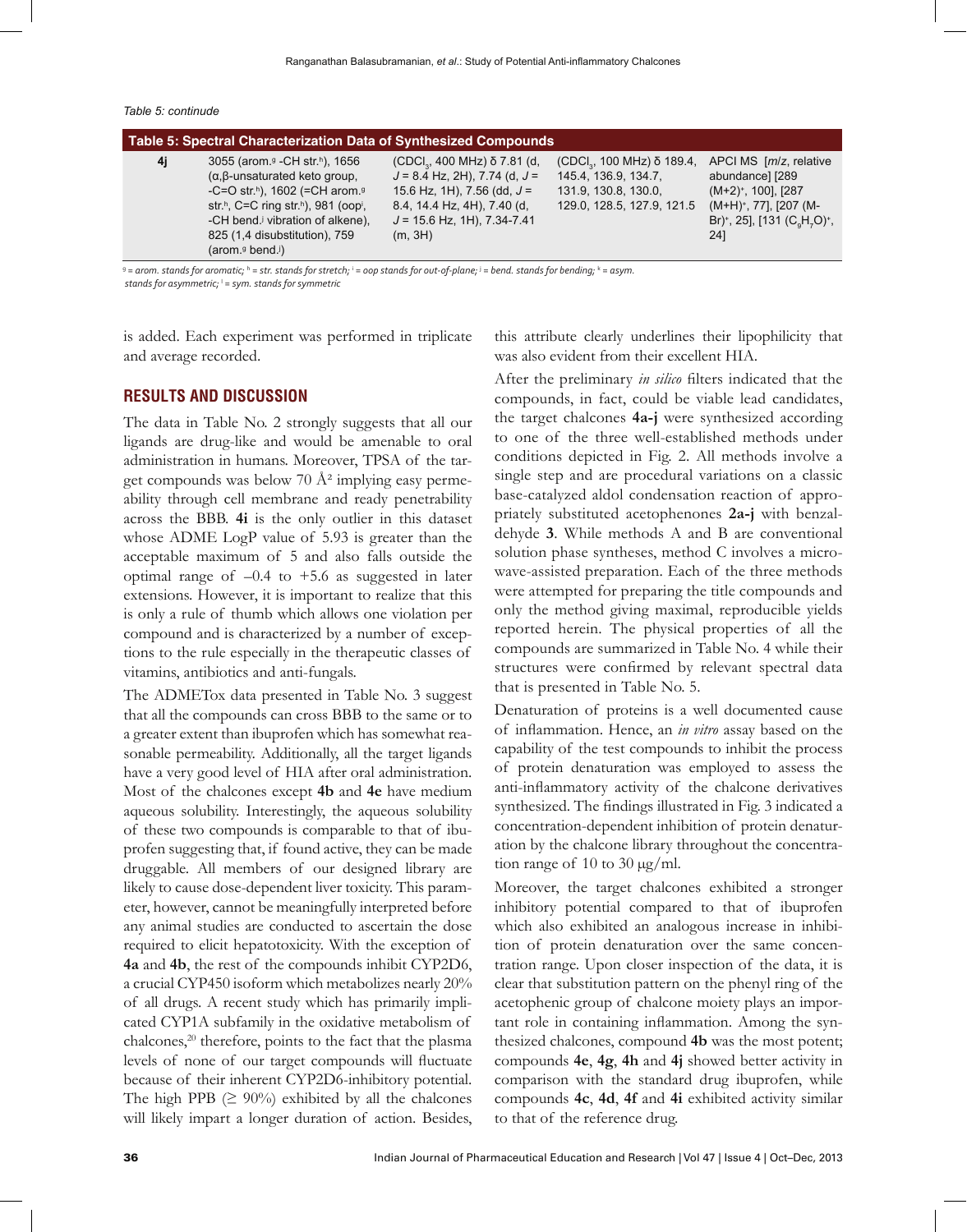

**Figure 3:** *In vitro* anti-inflammatory activity.

In this series, small hydrophilic *+M* groups (like hydroxy in **4b**, amino in **4e** and methoxy in **4h**) seem to be favorable for activity irrespective of their point of attachment in the ring. The inductively electronwithdrawing bromo group that was appended to ring-A forming all three regioisomeric monosubstituted bromochalcones showed a preference for the 4'- (*p-*) position over 3'- (*m-*) position. This is clear from the superior anti-inflammatory potential of **4j** over **4g**. Placing a -*I* group at the 2'- (*o-*) position does not seem to alter the activity as is evident from the equivalent inhibitory potential of compound **4d** and the unsubstituted chalcone **4a**. Presence of a *+I* group (like methyl in **4c**) or a -M group (like nitro in **4f**) seems to have no effect in the activity of the parent chalcone **4a**. The suboptimal anti-inflammatory potential of compound **4i** suggested that bulky, hydrophobic groups may be unsuitable as substituents. It is interesting to note in this context that the 4'-phenylchalcone **4i** also presented a violation with regard to its ADME LogP in the drug-likeness assessment.

## **CONCLUSION**

The synthesis and preliminary biological evaluation of a focused library of ring-A monosubstituted chalcones was carried out in an effort to shed some light on the structural requirements of the acetophenic phenyl group in the moiety for eliciting anti-inflammatory activity. *In silico* drug-likeness and druggability assessments indicated that most of the ligands were suitable for development as oral candidates. Biological evaluation of the synthesized compounds showed that a single substituent in ring-A is not detrimental to the activity of the chalcone scaffold. Preliminary data pointed to a preference for small, hydrophilic +*M* groups in ring-A with compound **4b** emerging as a promising lead. The synthesis and evaluation of focused libraries of similar nature is ongoing to elucidate precise

correlations between structure and anti-inflammatory activity. We hope that such a rational medicinal chemistry approach applied to mini series of small molecules will pave the way for clear elucidation of structure function correlations.

## **ACKNOWLEDGEMENTS**

The authors would like to thank Dr. G K Suraishkumar, Head-SAIF at IIT Madras and Dr. Jacob Philip, Director-STIC at CUSAT Kochi for providing the facilities to record NMR and mass spectra. We are also grateful to Mr. N Srinivasan, Director-Porus Labs Pvt. Ltd., Hyderabad for providing a gift sample of ibuprofen as well as to Mr. Rahul R of Amrita School of Pharmacy for his help in conducting the anti-inflammatory testing on the synthesized compounds.

## **REFERENCES**

- 1. Dhar DN. The chemistry of chalcones and related compounds. 1<sup>st</sup> ed. New York: Wiley; 1981.
- 2. Kontogiorgis C, Mantzanidou M, Hadjipavlou-Litina D. Chalcones and their potential in inflammation. Mini Rev Med Chem 2008; 8(12):1224–42.
- 3. Nowakowska Z. A review of anti-infective and anti-inflammatory chalcones. Eur J Med Chem 2007; 42(2):125–37.
- 4. Cushnie TPT, Lamb AJ. Antimicrobial activity of flavonoids. Int J Antimicrob Agents 2005; 26(5):343–56.
- 5. Batovska DI, Todorova IT. Trends in utilization of the pharmacological potential of chalcones. Curr Clin Pharmacol 2010; 5(1):1–29.
- 6. Mojzis J, Varinska L, Mojzisova G, Kostova I, Mirossay L. Antiangiogenic effects of flavonoids and chalcones. Pharmacol Res 2008; 57(4):259–65.
- 7. Kidd BL, Urban LA. Mechanisms of inflammatory pain. Br J Anaesth 2001; 87(1):3–11.
- 8. Chiaradia LD, Dos Santos R, Vitor CE *et al*. Synthesis and pharmacological activity of chalcones derived from 2,4,6-trimethoxy acetophenone in RAW 264.7 cells stimulated by LPS: quantitative structure-activity relationships. Bioorg Med Chem 2008; 16(2):658–67.
- 9. Pandey MK, Sandur SK, Sung B, Sethi G, Kunnumakkara AB, Aggarwal BB. Butein, a tetrahydroxychalcone, inhibits nuclear factor (NF)-kappaB and NF-kappaB-regulated gene expression through direct inhibition of IkappaBalpha kinase beta on cysteine 179 residue. J Biol Chem 2007; 282(24):17340–50.